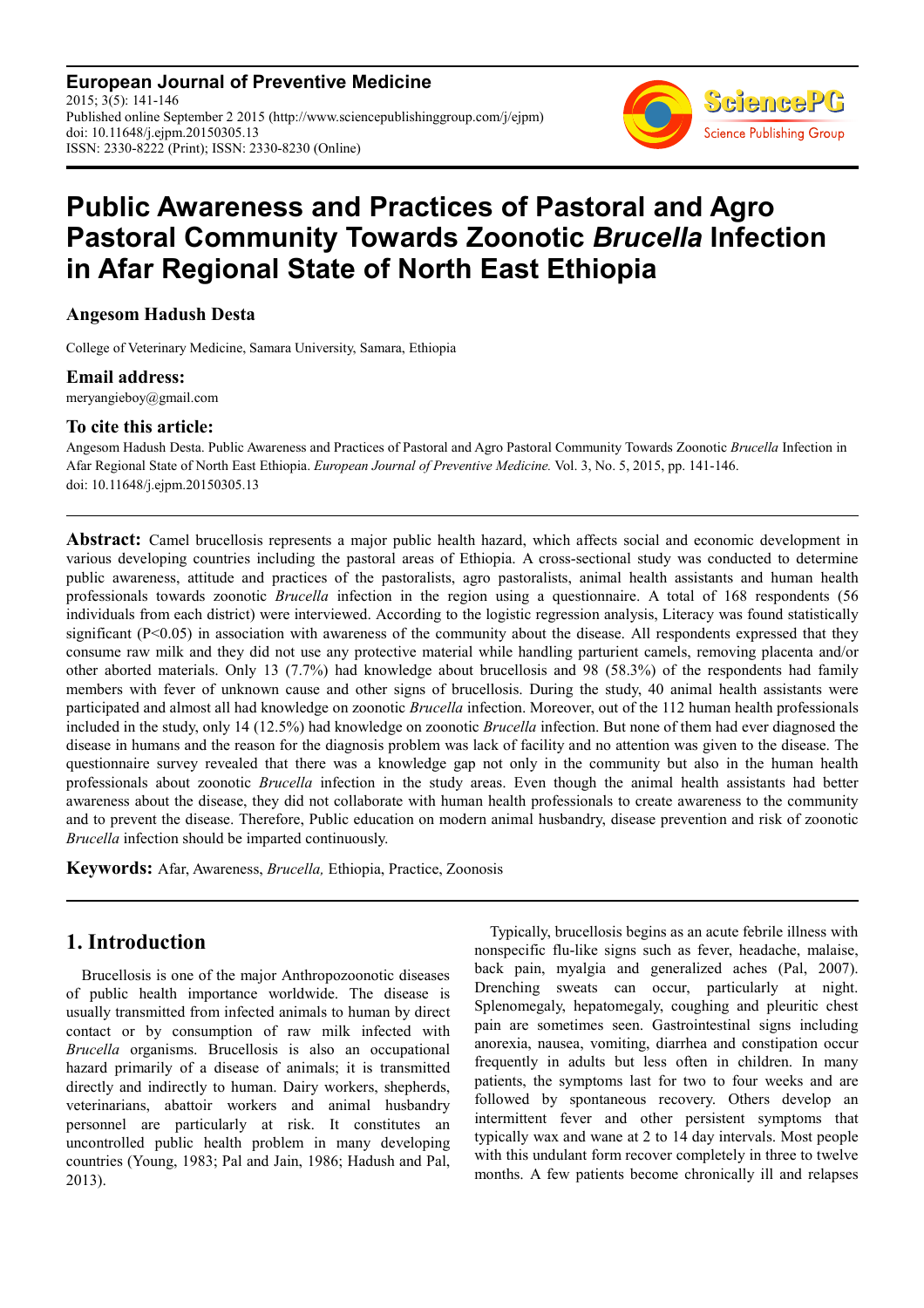can also occur months after the initial symptoms, even in successfully treated cases (CFSPH, 2007).

*Brucella* organisms shed in milk, urine and vaginal discharges and thereby contaminate the environment. The infection occurs through the ingestion of unboiled milk of infected animals, contact with vaginal discharges, aborted materials, urine, faeces and blood of infected animals, through unbreached skin and mucus membrane of conjunctiva and also by inhalation (Young, 1983; Pal, 2007). Brucellosis is of particular concern in developing countries because majority of their peoples resides in rural areas with backward way of living and with close contact to livestock such as cattle, camel, sheep and goats. The global picture of brucellosis has shown resurgence especially in India and USA (Wise, 1980). Brucellosis has become a major public health concern in the Saudi Arabia, Middle East countries and sub-Saharan Africa as they have traditional pastoralist society (Cooper, 1991).

Similarly, previous serological surveys in Ethiopia showed that the disease is prevalent in different camel rearing areas of the country. Afar region is one of the camel rearing areas with huge animal population in Northeast of the country. The peoples in this region are majorly pastoralists who led nomadic way of life with their animals. The traditional animal husbandry and management system together with risky practices such as sharing dwelling with animals, handling animal products and aborted material with bare hand and consumption of raw animal products facilitated the transmission of the disease from animal to the pastoralists (Domenech, 1977; Richard, 1979; Teshome *et al.,* 2003; Zewolda and Wereta, 2012). Hence, this study was done to assess the public awareness, attitude and practice of the pastoralists, agro pastoralists and health professionals towards zoonotic *Brucella* infection and current risky practices that facilitate acquiring the disease from animals in three selected districts of Afar regional state of North east Ethiopia.

# **2. Material and Methods**

## *2.1. Description of Study Areas*

Afar regional state is located in the Great Rift Valley, comprising semi-arid range land in northeastern Ethiopia. According to regional estimates the livestock population of Afar is about 10.12 million Tropical Livestock Unit and out of this about 859,580 (8.5%) are camels. The Afar Regional State has five administrative zones, which are further subdivided into 32 districts. Pastoralism and agropastoralism are the two major livelihood ways practiced in the region. The population of the region is estimated to be about 1.2 million of which 90% are pastoralists and 10% agro-pastoral (CSA, 2007). The study was conducted in three purposively selected districts of central zone of Afar region namely; Mille, Dubti and Chifra.

## *2.2. Study Population*

The population included in this study was the pastoral and agro pastoral community, animal health assistants and human health professionals found in the selected areas of Afar region, North east Ethiopia.

## *2.3. Study Design*

A cross-sectional study was conducted to determine public awareness, attitude and practices of the pastoral and agro pastoral community, animal health assistants and human health professionals in relation to the public health implication of zoonotic *Brucella* infection in the region.

## *2.4. Sampling Methods*

The study areas were selected due to the presence of high camel and human population and the habit of consuming raw camel milk. Stratified sampling method was used as pastoralists, agro pastoralists, animal health assistants and human health professionals based on their occupations. About 30% of the kebelles found in each of the districts were considered representative to the study areas and included in the study on the basis of feasibility and affordability. Hence, six kebelles each from Mille and Chifra, and five kebelles from Dubti districts were selected randomly. The number of households registered in each selected district is almost equal and the average number of agro-pastoralists inhabited in the study areas is 14% of the total population (CSA, 2007). The total sample size considered during the study was 168 respondents in which at 5% required precision and 95% confidence interval the sample size was calculated to be 100 (Arsham, 2002) but it was increased to 168 to increase accuracy. Accordingly, a total of 168 households (56 households from each district) in which 144 from pastoral and 24 households from agro-pastoral were sampled using simple random sampling technique based on their proportion. Moreover, 40 animal health assistants and 112 human health professionals were conveniently selected based on their accessibility and willingness to participate in the study after the pilot conducted based on the availability in the districts.

## *2.5. Method of Data Collection*

A separate and structured questionnaire was prepared and administered to the selected respondents, animal health assistants and human health professionals to assess the knowledge, attitude and practice of the community towards zoonotic implication of brucellosis. The questionnaire was pretested in the field to check the clarity and cultural acceptance of the ideas and relevant issues were incorporated in an open ended form. The questionnaire was properly translated to the local language 'Afarigna' and trained data collectors from the area were used for the study. Verbal consent was obtained from the respondents after the objective of the study was explained to them before starting the interview. The questionnaire for the pastoralists focused on camel management and husbandry practices, knowledge about zoonotic diseases, habit of camel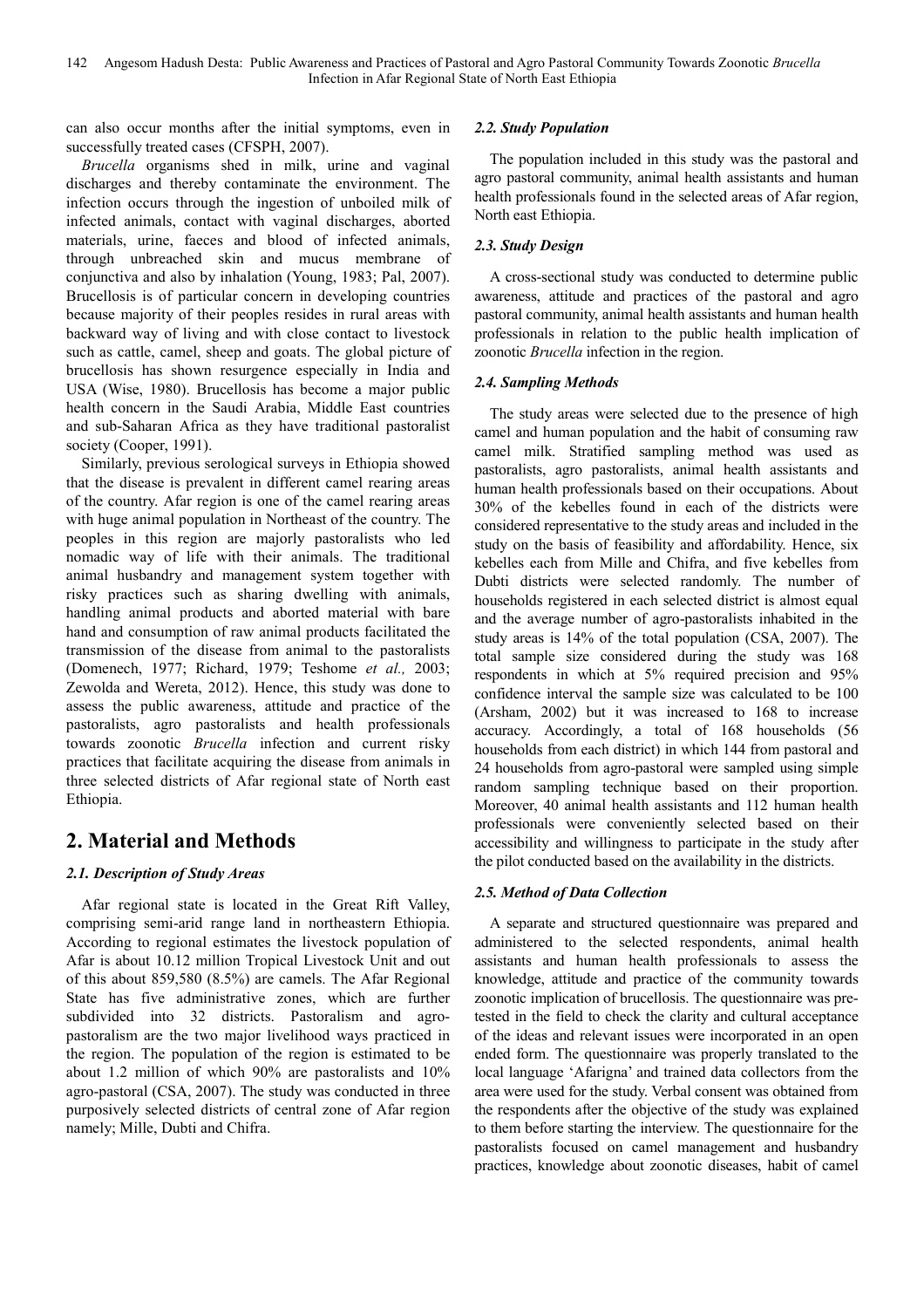product handling and consumption, and dead camel/aborted foeti disposal practices.

#### *2.6. Data Management and Statistical Analysis*

The data were summarized, cleaned, compiled, coded and stored in Microsoft Excel spread sheet and transferred to SPSS® Version 20 for statistical analysis. Descriptive and analytic statistics were computed using software SPSS® Version 20. Logistic regression analysis and cross tabulation were employed to see the association of determinant factors with that of knowledge of the community about the disease. Odds ratio (OR) was used to indicate the degree of risk factor association with knowledge of the community about the disease signified by 95% confidence interval.

## **3. Results**

#### *3.1. Questionnaire Survey on Pastoral and Agro Pastoral Community*

*Table 1. Logistic regression analysis of pastoralists' awareness on zoonotic Brucella infection in Afar region, North east Ethiopia.* 

|                           | No  | Awareness $(\% )$ | Univariate                            |         |
|---------------------------|-----|-------------------|---------------------------------------|---------|
| Category                  |     |                   | OR <sup>a</sup> (95% CI <sup>b)</sup> | P value |
| <b>Districts</b>          |     |                   |                                       |         |
| Mille <sup>*</sup>        | 56  | 5.36              |                                       |         |
| Dubti                     | 56  | 12.50             | $0.35(0.07-1.63)$                     | 0.18    |
| Chifra                    | 56  | 5.36              | $1.05(0.17-6.60)$                     | 0.96    |
| Life way                  |     |                   |                                       |         |
| Pastoralists <sup>*</sup> | 144 | 7.64              |                                       |         |
| Agro-pastoralists         | 24  | 8.34              | $0.63(0.10-3.83)$                     | 0.62    |
| <b>Sex</b>                |     |                   |                                       |         |
| Male*                     | 140 | 7.86              |                                       |         |
| Female                    | 28  | 7.14              | $0.96(0.16 - 5.52)$                   | 0.96    |
| Age                       |     |                   |                                       |         |
| $<30*$                    | 32  | 6.25              |                                       |         |
| $30 - 40$                 | 98  | 8.16              | $1.07(0.22 - 5.06)$                   | 0.94    |
| >40                       | 38  | 7.90              | $0.85(0.11-6.63)$                     | 0.88    |
| Educational level         |     |                   |                                       |         |
| Illiterate*               | 133 | 3.01              |                                       |         |
| Primary school            | 35  | 25.71             | 11.74 (3.08-44.75)                    | 0.00    |
| Herding                   |     |                   |                                       |         |
| experience                |     |                   |                                       |         |
| $10*$                     | 26  | 7.69              |                                       |         |
| $10 - 20$                 | 87  | 4.60              | $2.88(0.69 - 11.95)$                  | 0.14    |
| >20                       | 55  | 12.73             | $2.30(0.37-14.51)$                    | 0.37    |

a: Odds ratio; b: Confidence interval; \*: Reference category.

Public awareness and practices of the Pastoral and agro pastoral community towards zoonotic importance of the disease was assessed using a structured questionnaire. A total of 168 respondents (56 individuals from each district) were interviewed. Out of the 168 respondents, 140(83.3%) were male, 28(16.7%) were female and again 133(79.2%) of them were illiterate and 35(20.8%) were literate. According to the logistic regression analysis, Literacy was found statistically significant  $(P<0.05)$  in association with awareness of the pastoralists about the disease (Table 1).

#### *3.2. Pastoral and Agro Pastoral Communities' Attitude and Practices*

About 112(66.7%) of the respondents rear camel for milk production purpose and all respondents encountered abortion cases at least once per year in their herd (Table 2).

*Table 2. Camel husbandry and management practices that favor for transmission of brucellosis.* 

| <b>Issues raised</b>       | <b>Response category</b> | $N_0$ of respondents $(\%)$ |
|----------------------------|--------------------------|-----------------------------|
|                            | Milk production          | 112(66.7)                   |
| Purpose of camel rearing   | Drought mitigation       | 37(22.0)                    |
|                            | wealth                   | 19(11.3)                    |
|                            | Watering                 | 88(52.4)                    |
| Points of mixing with      | Grazing                  | 42(25.0)                    |
| other herds and/or         | Migration                | 16(9.5)                     |
| ruminants                  | Market                   | 8(4.8)                      |
|                            | Night resting            | 14(8.3)                     |
|                            | Milking                  | 66(39.3)                    |
|                            | Delivery assistance      | 28(16.7)                    |
| Role in camel husbandry    | Mating assistance        | 18(10.7)                    |
|                            | Treating                 | 12(7.1)                     |
|                            | Herding                  | 44(26.2)                    |
|                            | Traditional healing      | 101(60.1)                   |
| Means of camel health      | Self administering       | 42(25.0)                    |
| care                       | of vet drugs             |                             |
|                            | Vet clinics              | 25(14.9)                    |
| Presence of frequently     |                          | 168(100)                    |
| aborting camels            | yes                      |                             |
| Method of managing         | Sell                     | 109(64.9)                   |
| frequently aborting or     | Slaughter                | 23(13.7)                    |
| repeat breeding camel      | Keep simply              | 36(21.4)                    |
| Source of bull             | Raise own                | 118(70.2)                   |
|                            | Village                  | 50(29.8)                    |
| Selling of breeding female | yes                      | 44(26.2)                    |
|                            | N <sub>o</sub>           | 124(73.8)                   |
| Reason for selling of      | Disease                  | 33(75.0)                    |
| breeding female            | Shortage of money        | 11(25.0)                    |

\*some of the percentages does not sum to 100% (N=168, total respondents) because all responses are not shown

*Table 3. Animal products handling and consumption habits.* 

| <b>Issues raised</b>                                                        | <b>Response category</b>                | No of respondents $(\% )$ |
|-----------------------------------------------------------------------------|-----------------------------------------|---------------------------|
| Raw milk consumption                                                        | Yes                                     | 168(100)                  |
| Raw meat consumption                                                        | Yes                                     | 168(100)                  |
| Type of meat consumed                                                       | Liver                                   | 156(92.9)                 |
| raw                                                                         | Hump                                    | 12(7.1)                   |
| Self protection while<br>handling parturient camels                         | No                                      | 168(100)                  |
| Self protection while<br>removing placenta and/or<br>other aborted material | No                                      | 168(100)                  |
| Method of managing                                                          | Left in the field                       | 116(69.0)                 |
| aborted material                                                            | Given to scavengers<br>Proper disposing | 40(23.9)<br>12(7.1)       |
|                                                                             | Cleaning                                | 54(43.2)                  |
| Care for new born                                                           | Cutting the<br>umbilical cord           | 43(34.4)                  |
|                                                                             | Hand feeding                            | 28(22.4)                  |

\*some of the percentages does not sum to 100% (N=168, total respondents) because all responses are not shown

All respondents expressed that they consume raw milk and again liver is consumed raw by most of the community. All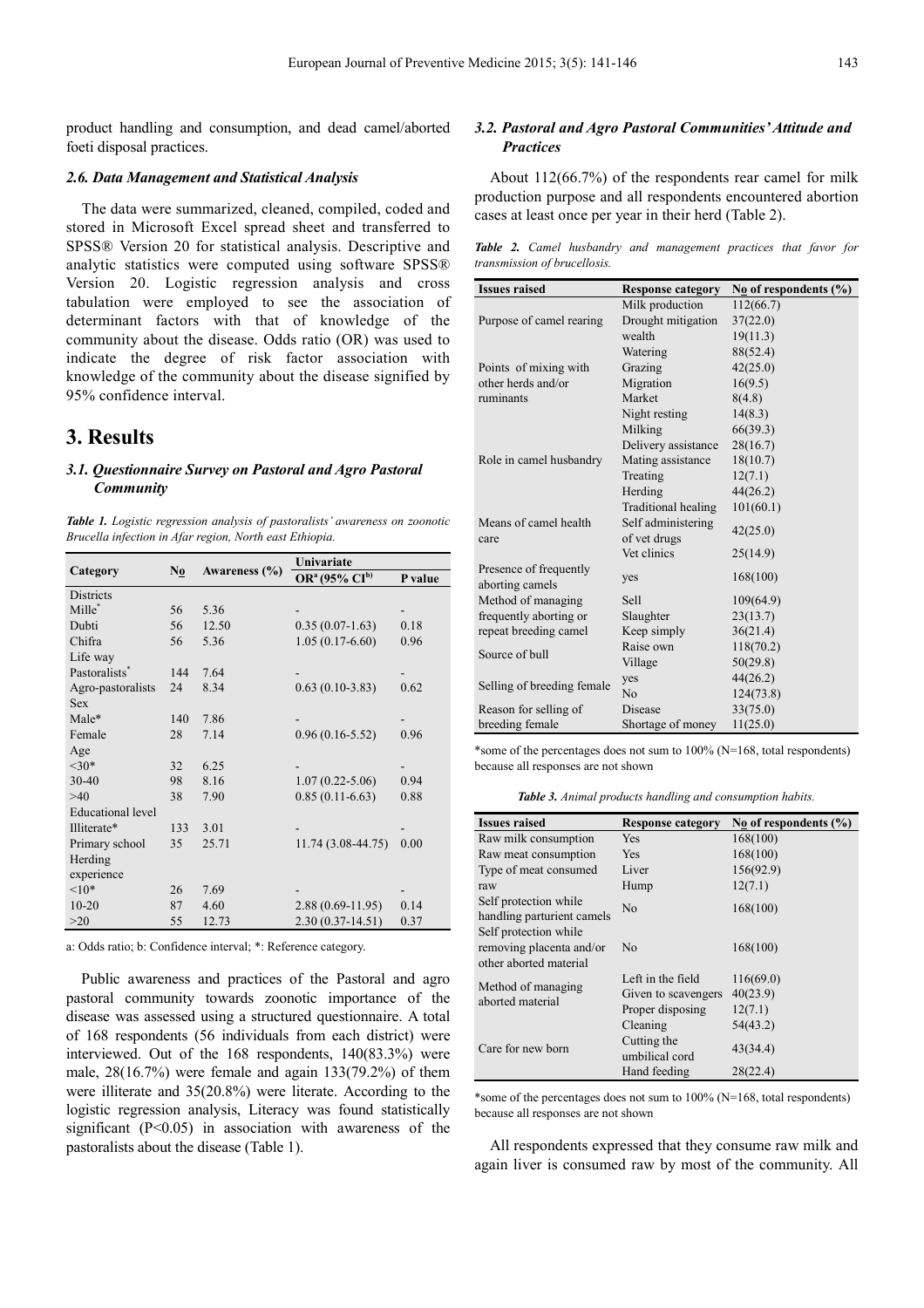144 Angesom Hadush Desta: Public Awareness and Practices of Pastoral and Agro Pastoral Community Towards Zoonotic *Brucella* Infection in Afar Regional State of North East Ethiopia

respondents described that they did not use any protective material while handling parturient camels, removing placenta and/or other aborted materials (Table 3).

#### *3.3. Pastoral and Agro Pastoral Communities' Awareness*

Only 13(7.7%) had knowledge about brucellosis and 98(58.3%) of the respondents had family members with fever of unknown cause and other signs of brucellosis (Table 4).

#### *3.4. Questionnaire Survey on Animal Health Assistants and Human Health Professionals*

A separate questionnaire was administered to animal health assistants and human health professionals to evaluate the public awareness and practices of the professionals on zoonotic *Brucella* infection. During the study, 40 animal health assistants were participated and almost all had knowledge on zoonotic *Brucella* infection, transmission, treatment, control and prevention. However, all of them had never diagnosed the disease in animals (Table 5).

Moreover, out of the 112 human health professionals included in the study, only 14 (12.5%) had knowledge on zoonotic *Brucella* infection. Out of the 14 professionals who had knowledge on the disease, majority of them knew the transmission, treatment, control and prevention methods correctly. But none of them had ever diagnosed the disease in humans and the reason for the diagnosis problem was lack of facility and no attention was given to the disease (Table 5).

*Table 4. Awareness about zoonoses and zoonotic Brucella infection.* 

| <b>Issues raised</b>                         | <b>Response category</b> | $N_0$ of respondents $(\%)$ |
|----------------------------------------------|--------------------------|-----------------------------|
| Know how about                               | Yes                      | 67(39.9)                    |
| disease transmission<br>from animal to human | N <sub>o</sub>           | 101(60.1)                   |
|                                              | Elders                   | 42(62.7)                    |
| Source of knowledge                          | Personal observation     | 20(29.8)                    |
|                                              | Training                 | 5(7.5)                      |
|                                              | Tuberculosis             | 23(34.3)                    |
| Name of known                                | Anthrax                  | 15(22.4)                    |
| zoonotic diseases                            | Rabies                   | 16(23.9)                    |
|                                              | <b>Brucellosis</b>       | 13(19.4)                    |
|                                              | Raw meat and milk        | 23(34.3)                    |
| Vehicle of transmission                      | Contact                  | 28(41.8)                    |
|                                              | Inhalation               | 16(23.9)                    |
| Knowledge about                              | <b>Yes</b>               | 13(7.7)                     |
| brucellosis                                  | N <sub>o</sub>           | 155(92.3)                   |
| Vehicle of transmission                      | Raw milk                 | 8(61.5)                     |
| for brucellosis                              | Contact                  | 5(38.5)                     |
| Treatment for                                | Traditional medicine     | 9(69.2)                     |
| brucellosis                                  | Modern drugs             | 4(30.8)                     |
| Family member with                           | Yes                      | 98(58.3)                    |
| fever of unknown cause<br>and other signs    | No                       | 70(41.7)                    |
| Health center visit                          | Yes                      | 25(25.5)                    |
|                                              | N <sub>o</sub>           | 73(74.5)                    |
|                                              | Yes                      | 6(24.0)                     |
| Recovery after treatment                     | No                       | 19(76.0)                    |

\*some of the percentages does not sum to 100% (N=168, total respondents) because all responses are not shown

|  |  |  |  | Table 5. Awareness about zoonotic Brucella infection and practices of animal health assistants and human health professionals. |  |
|--|--|--|--|--------------------------------------------------------------------------------------------------------------------------------|--|
|--|--|--|--|--------------------------------------------------------------------------------------------------------------------------------|--|

| <b>Ouestionnaire items</b>                     | <b>Response category</b>   | No of respondents $(\% )$ |                  |  |
|------------------------------------------------|----------------------------|---------------------------|------------------|--|
|                                                |                            | AHA <sup>a</sup>          | HHP <sup>b</sup> |  |
| Know how about zoonoses                        | Yes                        | 40(100)                   | 86 (76.8)        |  |
|                                                | N <sub>o</sub>             |                           | 26(23.2)         |  |
| Knowledge about zoonotic brucellosis           | Yes                        | 40(100)                   | 14(12.5)         |  |
|                                                | N <sub>o</sub>             |                           | 98 (87.5)        |  |
|                                                | Raw milk                   | 40(100)                   | 14(100)          |  |
| Vehicle of transmission to humans <sup>*</sup> | Raw meat                   | 23(57.5)                  | 8(57.1)          |  |
|                                                | Contact                    | 32(80)                    | 4(28.6)          |  |
| Treatment of brucellosis in human              | Antibiotics                | 34(85)                    | 10(71.4)         |  |
|                                                | No knowledge               | 6(15)                     | 4(28.6)          |  |
|                                                | Avoiding raw milk          | 40(100)                   | 14(100)          |  |
| Control and prevention techniques*             | Avoiding raw meat          | 23(57.5)                  | 8(57.1)          |  |
|                                                | Avoiding contact           | 32(80)                    | 4(28.6)          |  |
| Attitude of diagnosing brucellosis             | N <sub>o</sub>             | 40(100)                   | 14(100)          |  |
|                                                | No facility                | 30(75)                    | 14(100)          |  |
| Reason for no diagnosis*                       | No attention               | 40(100)                   | 14(100)          |  |
|                                                | High                       | 14(35)                    | 4(28.6)          |  |
| Risk of brucellosis to human health            | Medium                     | 21(52.5)                  | 6(42.8)          |  |
|                                                | Low                        | 4(10)                     | 4(28.6)          |  |
|                                                | Veterinarians              | 40(100)                   | 10(71.4)         |  |
| Responsible body to control the disease*       | Human Health professionals | 28(70)                    | 14(100)          |  |

a: Animal health assistants; b: Human health professionals; \*: The percentages do not some to  $100\%$  ( $a=40$ ,  $b=112$  total respondents each) because more than one answer was possible.

# **4. Discussion**

Brucellosis is considered by the Food and Agriculture Organization (FAO), the World Health Organization (WHO) and the Office International des Epizooties (OIE) as one of the most widespread zoonoses in the world (Schelling *et al*.,

2003). According to OIE, it is the second most important zoonotic disease in the world accounting for the annual occurrence of more than 500,000 cases (Pappas *et al*., 2006). As a result of the traditional and nomadic way of living, consumption of raw animal products, sharing dwelling with their animals and poor management practices, the pastoral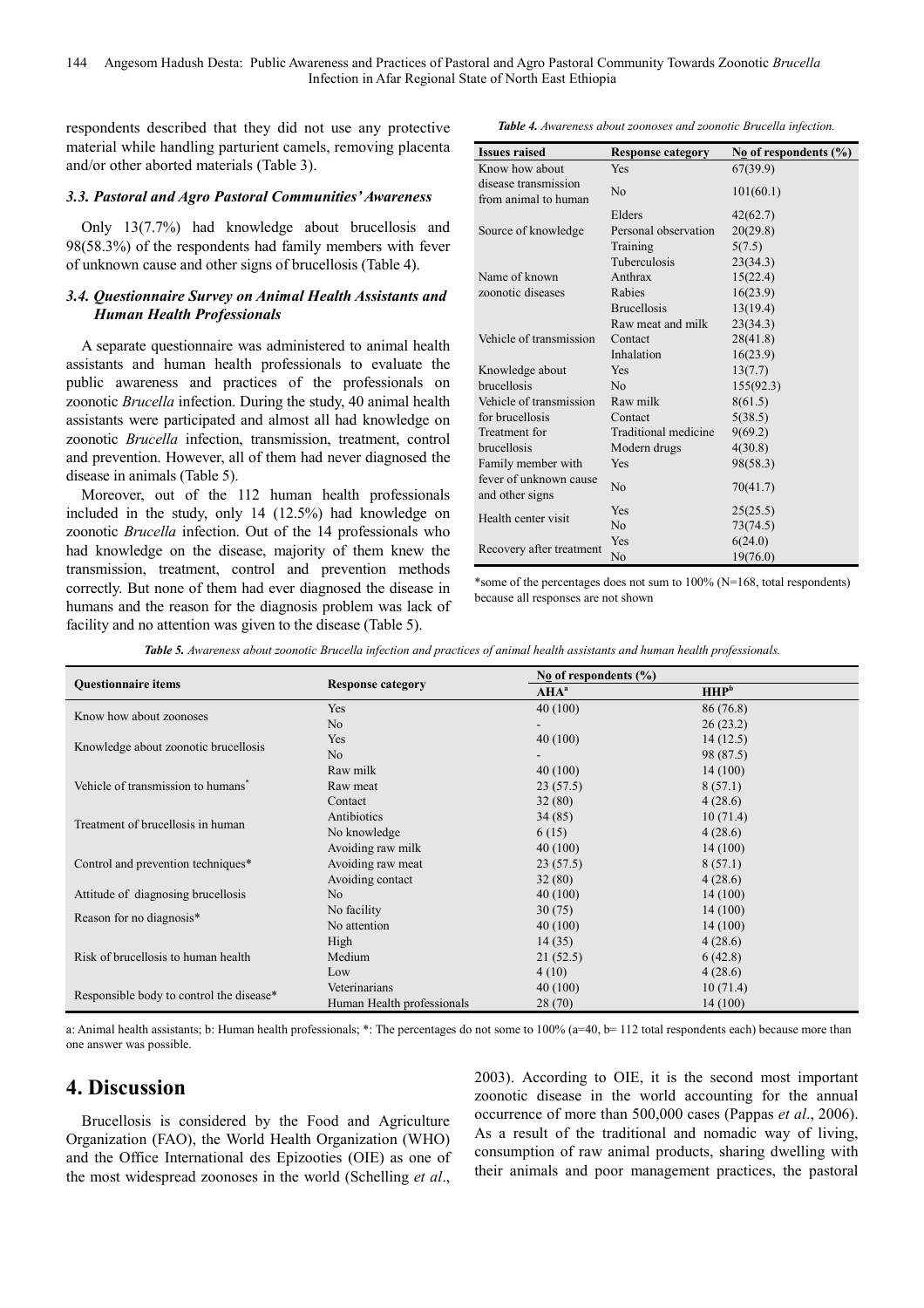community found in Ethiopia are highly prone to this disease. Hence, a cross-sectional study was conducted in three selected districts of Afar region to determine the public awareness, attitude and practice of the pastoral and agro pastoral community and health professionals in these areas.

The questionnaire survey on pastoralists and agro pastoralists showed that literate pastoralists and agro pastoralists had better awareness than illiterate which was statistically significant (P<0.05) association. Even though, it was not statistically significant (P>0.05) agro-pastoralists, and pastoralists with >20 years herding experience had better awareness about zoonotic *Brucella* infection in the study areas. This result showed that education plays a great role in developing awareness on zoonotic diseases.

The respondents included in the questionnaire survey have provided information regarding the management and husbandry practices, handling and consumption behaviors and knowledge on zoonotic *Brucella* infection. Accordingly, majority of the pastoralists kept camel for milk production purpose and there is a chance of mixing their camel herds with other herds and/or ruminants in watering points, pasture, night resting, and market and during migration. All respondents come across with frequently aborting she-camels and sell such animals in the market. High number of respondents had no detailed and accurate knowledge about zoonotic brucellosis. This low awareness is a limiting factor if prevention and control strategies are to be implemented and it also predisposes the community for the disease. Elders were the main source of knowledge which showed that there was shortage of public health education rendered to the community.

According to the questionnaire survey, the most important practices potentially supporting the transmission of the zoonotic diseases in the study area were bare hand management of newborn, aborted fetus and retained fetal membrane and consumption of raw milk as well as raw liver. Aborted fetuses and placenta thrown in the field, though rarely destroyed were likely to play a role on livestock and human brucellosis. Moreover, the maintenance with in herd and selling of frequently aborting she-camels to others and use of common bull for mating serve as a source of disease transmission in the area.

The presence of relatively high prevalence of brucellosis in camels, unrestricted movement of animals with in the area, raw milk consumption behavior of the community and low awareness of the disease in particular and zoonoses in general may result in high degree of transmission of the disease to human in the area (Abbas and Agab 2002). Moreover, majority of the respondents had family members with fever of unknown cause and other signs of brucellosis and some of them visited health centers. But, the illness was not relieved even after taking the medicines given by the health professionals. The disease in man may be misdiagnosed due to the prevailing malaria infections in dry areas (Abou-Eisha, 2000; El-Ansary *et al.,* 2001). There is also a 15% prevalence report of human brucellosis in selected districts of Afar region by Zewolda and Wereta

(2012) which supports the probability of *Brucella* infection in humans in the present study area too.

The questionnaire survey on animal health assistants and human health professionals showed that animal health assistants (100%) had good knowledge on transmission, treatment, control and prevention of the disease than the human health professionals (12.5%). However, both stream of professionals never diagnosed the disease in their health centers and they expressed that there was no facility for diagnosis and no attention was given to the disease both in the animal and human health because the risk of the disease to human health was not understood. This result showed that there was less awareness about the disease in human health professionals and there was no trial of educating the community about the disease prevention and control. Finally, both animal and human health professionals expressed that both professionals were responsible on educating the community and on controlling and preventing the disease from transmitting from animal to human and from one area to another areas.

## **5. Conclusion**

The questionnaire survey revealed that there was a knowledge gap not only in the pastoralists and agro pastoralists but also in the human health professionals about the zoonotic *Brucella* infection in the study areas. Even though the animal health assistants had better awareness about the disease, they did not collaborate with human health professionals to create awareness to the community and to prevent the disease. Traditional husbandry and poor management practices, mixing with other animals and unrestricted movement of camels were thought to support spread of the disease in the study areas. In addition to this, lack of knowledge on zoonoses and consumption of raw milk together with handling of parturient animal products with bare hand facilitated transmission of the disease to the pastoralists and agro pastoralists. Therefore, Public education on modern animal husbandry, disease prevention and risk of zoonotic diseases should be imparted continuously. A joint program on prevention and control of the disease in both the pastoralists and agro pastoralists and their animals should be formulated and implemented by an interdisciplinary one-health collaboration between veterinarians, human health professionals and policy makers in a more effective approach to aware and educate the communities.

## **References**

- [1] Abbas, B. and Agab, H. (2002): A review of camel Brucellosis. *J*. *Prev. Vet. Med.,* 55:47-56.
- [2] Abou-Eisha, A. M. (2000): Brucellosis in camels and its relation to public health. *Asuit Vet. Med. J.,* 44:54-64.
- [3] Arsham H., Questionnaire Design and Surveys Sampling, *SySurvey: The Online Survey Tool*, 2002.
- [4] CSA (Central Statistical Agency) (2007): Human and animal population census in Afar region. Addis Ababa, Ethiopia.